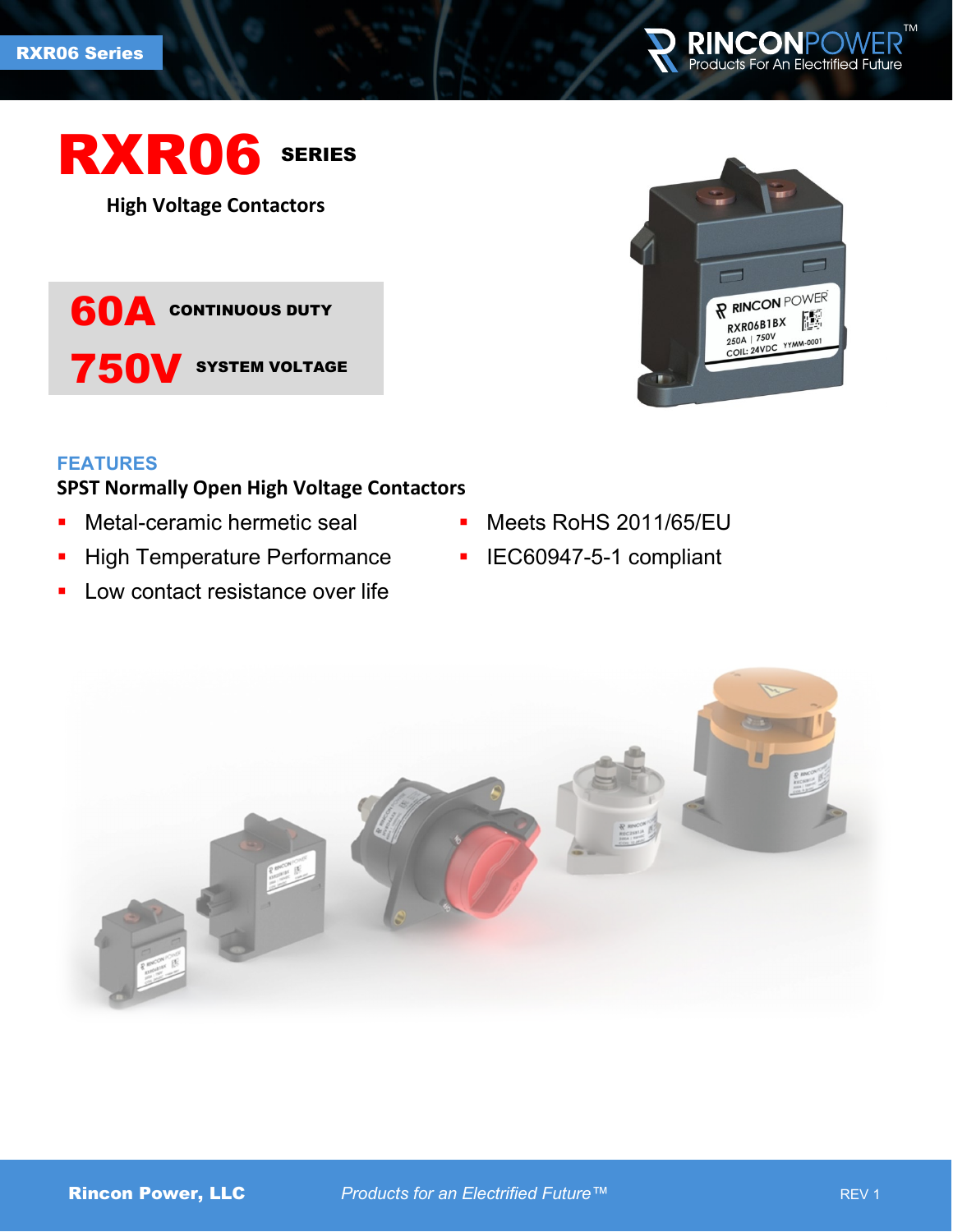

#### **PERFORMANCE**

| <b>TABLE 1. SPECIFICATIONS</b>                         |                                                                                  |  |  |  |  |
|--------------------------------------------------------|----------------------------------------------------------------------------------|--|--|--|--|
| <b>CHARACTERISTIC</b>                                  | <b>MEASURE</b>                                                                   |  |  |  |  |
| <b>Contact Arrangement</b>                             | Form X, SPST NO                                                                  |  |  |  |  |
| Max Switching Voltage <sup>1</sup>                     | <b>750 VDC</b>                                                                   |  |  |  |  |
| Dielectric Withstand Voltage                           | 3,000 VAC, 1 minute contacts to coil<br>4,000 VDC, 1 minute across open contacts |  |  |  |  |
| Continuous Current (15mm <sup>2</sup> conductor)       | 60A                                                                              |  |  |  |  |
| <b>Overload Current</b><br>30 seconds<br>1 hour        | 240A<br>90A                                                                      |  |  |  |  |
| Make and Break $-60A$ @ 750V                           | 3,000 cycles                                                                     |  |  |  |  |
| Max Short Circuit Current -0.5 second                  | 600 A                                                                            |  |  |  |  |
| Min Insulation Resistance                              | 1,000 Mohm @ 1,000VDC                                                            |  |  |  |  |
| Contact Voltage Drop (Max)                             | 125mV @ 60A                                                                      |  |  |  |  |
| Operate Time (Max, incl bounce)                        | 30ms                                                                             |  |  |  |  |
| Release Time (Max)                                     | 10ms                                                                             |  |  |  |  |
| Shock - Functional, 1/2 Sine, 11ms                     | 20G                                                                              |  |  |  |  |
| Shock - Destructive, 1/2 Sine, 11ms                    | 50G                                                                              |  |  |  |  |
| <b>Operating Temperature</b>                           | $-40^{\circ}$ C to 85 $^{\circ}$ C                                               |  |  |  |  |
| Ingress Protection                                     | Exceeds IP69, (Hermetically sealed)                                              |  |  |  |  |
| Mechanical life                                        | 200,000 cycles                                                                   |  |  |  |  |
| <b>AUXILIARY CONTACTS</b>                              | <b>MEASURE</b>                                                                   |  |  |  |  |
| <b>Contact Arrangement</b>                             | Not available                                                                    |  |  |  |  |
| COIL $(20^{\circ} C)$                                  | <b>MEASURE</b>                                                                   |  |  |  |  |
| Nominal Voltage                                        | 12 VDC<br>24 VDC                                                                 |  |  |  |  |
| Pick-up Voltage (Max)                                  | 9 VDC<br>18 VDC                                                                  |  |  |  |  |
| Drop-out Voltage (Min)                                 | 1 VDC<br>2 VDC<br>0.22A<br>0.44A                                                 |  |  |  |  |
| Holding Current (Max)<br>Coil Power at Nominal Voltage | 5.2W<br>5.2W                                                                     |  |  |  |  |
|                                                        |                                                                                  |  |  |  |  |



#### **Current Carry (85C Ambient)**

| <b>TABLE 2. RESISTIVE LOAD SWITCHING</b><br>(MAKE / BREAK DATA) |                |                                                 |  |  |
|-----------------------------------------------------------------|----------------|-------------------------------------------------|--|--|
| <b>BI-DIRECTIONAL VERSION</b><br><b>VOLTAGE</b>                 | <b>CURRENT</b> | <b>CYCLES</b><br>$(1 cycle = 1 make + 1 break)$ |  |  |
| 750V                                                            | 60A            | 3.000                                           |  |  |
| 750V                                                            | 10A            | 50,000                                          |  |  |

<span id="page-1-0"></span> $1$  Contactor can be used in systems with higher voltages, but should be limited to no current, or very low current breaking. Contact Rincon Power for more details